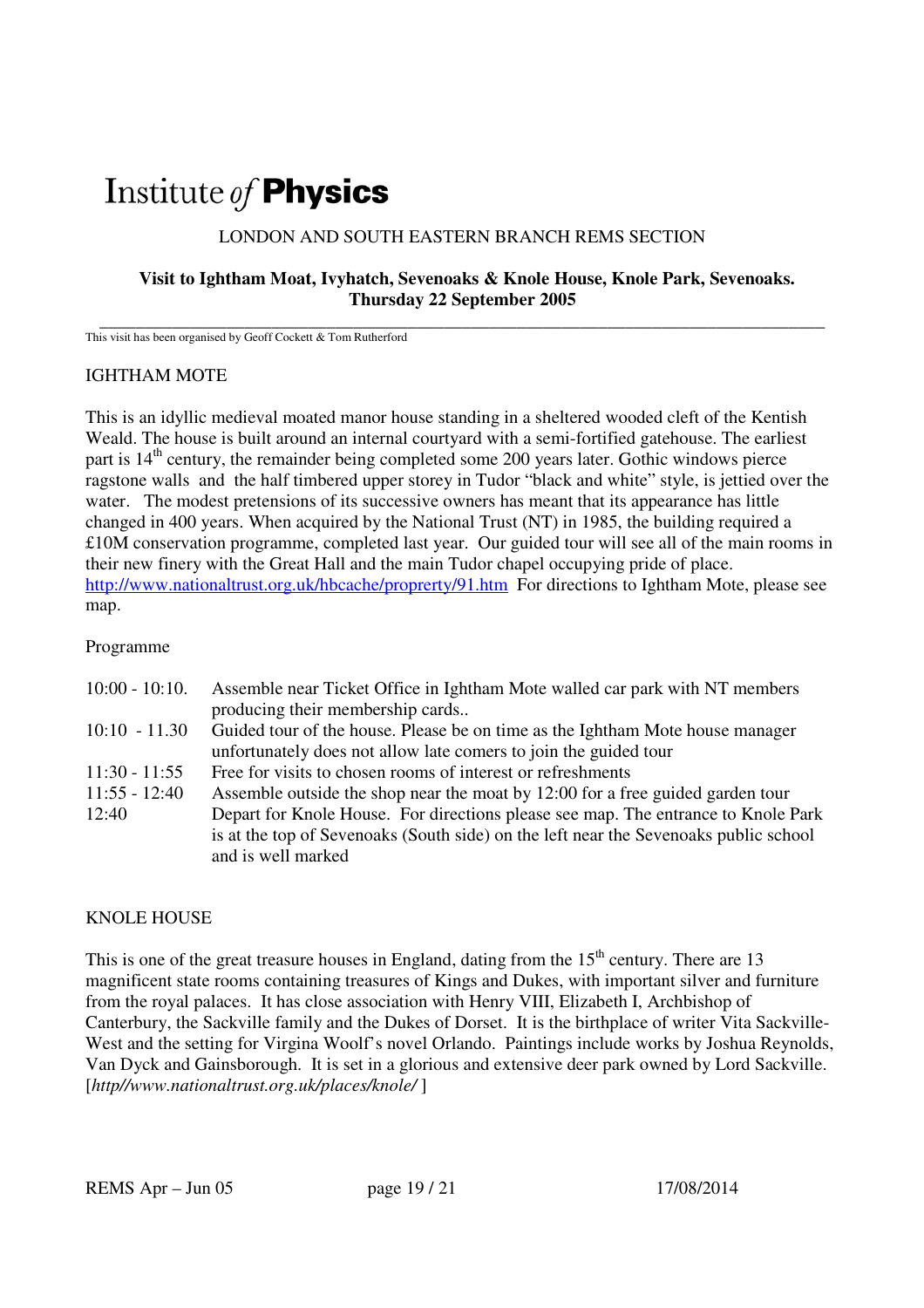Programme

| $13:00 -$                  | Arrive from Ightham Mote for lunch. There is adequate parking in front of the house.     |
|----------------------------|------------------------------------------------------------------------------------------|
| 14:00.                     | The restaurant (unlicensed) is about 50 yards down to the left side of the house, and is |
|                            | well signed. Picnics are allowed nearby.                                                 |
| 14:00 - 15:30 Guided tour. |                                                                                          |
| 15:30                      | Tea, then disperse.                                                                      |

Ightham Mote entry and guided tour of the house costs £10. NT members<sup>\*</sup> have free entry but pay the guided tour fee of £3. Parking is free. There are picnic sets in the car park adjoining the ticket office. The restaurant opens at 10:00. The car parking fee of £2.50 at Knole House is collected at the Lodge Gate, free for NT members. House entry and guided tour costs £9.50. NT members<sup>\*</sup> have free entry but pay the guided tour fee of £4.

The total cost for entry and guided tour at both properties is £19.50. For NT members, the cost is £7. Numbers are limited to 30. \* NT have advised that members have free entry only on presentation of a current membership card.